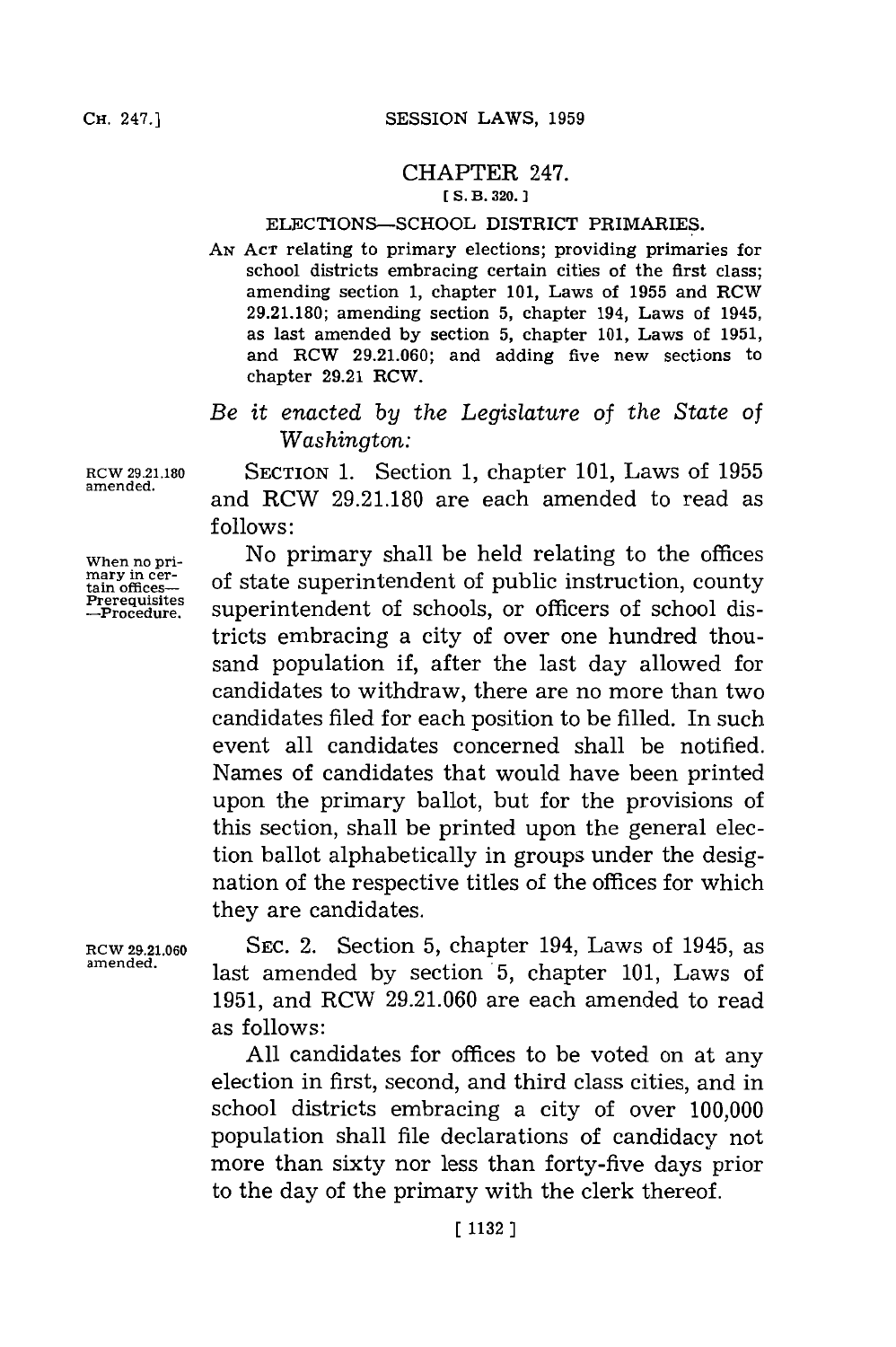All candidates for district offices, other than in Declarations of irrigation districts or school districts embracing a  $\frac{\text{first, second}}{\text{third class}}$ . **ciisand cer-** city of over **100,000** population, shall file declara- **tam ndistricts.** tions of candidacy not more than sixty nor less than forty-five days prior to the date of the election with the officer or board charged with the conduct of the election: *Provided,* That in the case of port districts and public utility districts, and in no others, nominations shall be made **by** means of nominating petitions: *Provided further,* That this chapter shall not change the method of nomination for first district officers at the formation of the district. Any candidate may withdraw his declaration at any time within five days after the last day allowed for filing declarations of candidacy.

The city clerk in class **A** counties shall transmit to the county auditor at least thirty-five days before the date fixed for the primary, a certified list of the candidates to be voted on thereat as represented **by** the declarations of candidacy filed in his office.

**All** candidates required to file declaration of candidacy shall pay the same fees and be governed **by** the same rules as obtain with respect to candidates for nomination at the September primary elections: *Provided,* That no filing fee shall be charged in the event that the office sought is without compensation.

**Note: See also section 7, chapter 175, Laws of 1959.**

SEC. 3. There is added to chapter 29.21 RCW a New section. new section to read as follows:

The office of school director for school districts pirector, city<br>embracing a city of over 100,000 population shall **nonpartisan**. be nonpartisan and the candidates therefor shall be nominated and elected as such.

SEC. 4. There is added to chapter 29.21 RCW a New section. new section to read as follows:

Candidates for school director in school districts **Declaration of** embracing a city of over **100,000** population shall file **candidacy.**

**[CH.** 247.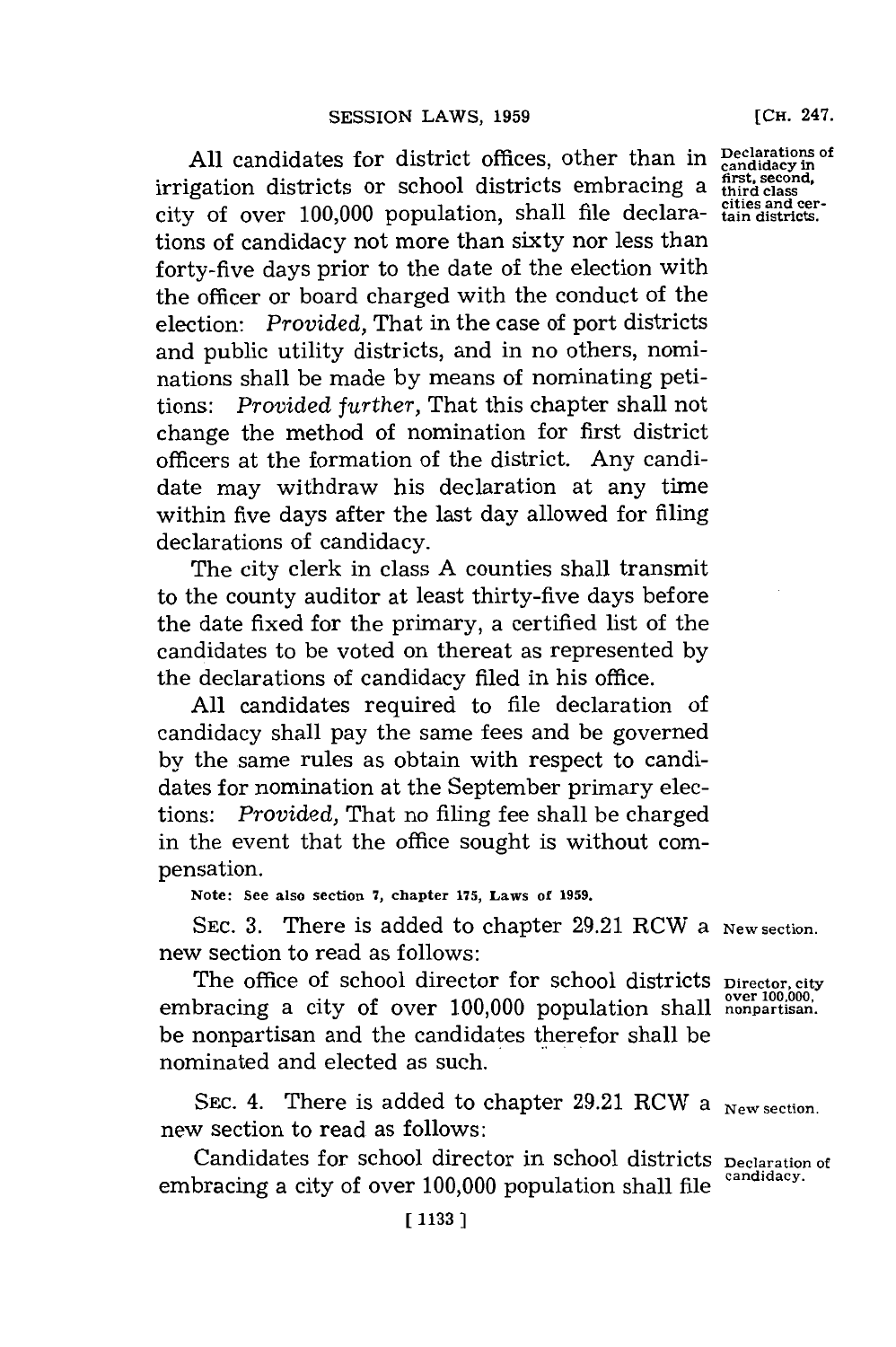**SESSION LAWS, 1959** 

their. declarations of candidacy as provided in RCW **29.21.060.** Not less than ten days before the time **of** filing such declarations of candidacy, the county auditor shall designate the positions to be filled **by** consecutive number, commencing with one. The positions so designated for school directors in each district shall be dealt with as separate offices for all election purposes, and where more than one position is to be filled, each candidate shall file for one of the positions so designated: *Provided,* That in first class school districts nominating and electing school directors **by** director districts, candidates shall file for such director districts.

**New section. SEC. 5.** There is added to chapter **29.21** RCW a new section to read as follows:

Ŵ

**Ballots, form.** The positions of school directors for school districts embracing a city of over **100,000** population and the candidates therefor shall appear separately on the nonpartisan ballot in substantially the following form:

## **SCHOOL** DIRECTOR ELECTION BALLOT

To vote for a person make a cross  $(X)$  in the square at the right of the name of the person for whom you desire to vote.

> School District Directors .... **..........................** to be nominated.

# No. **1**

## Vote for One



**[ 1134]1**